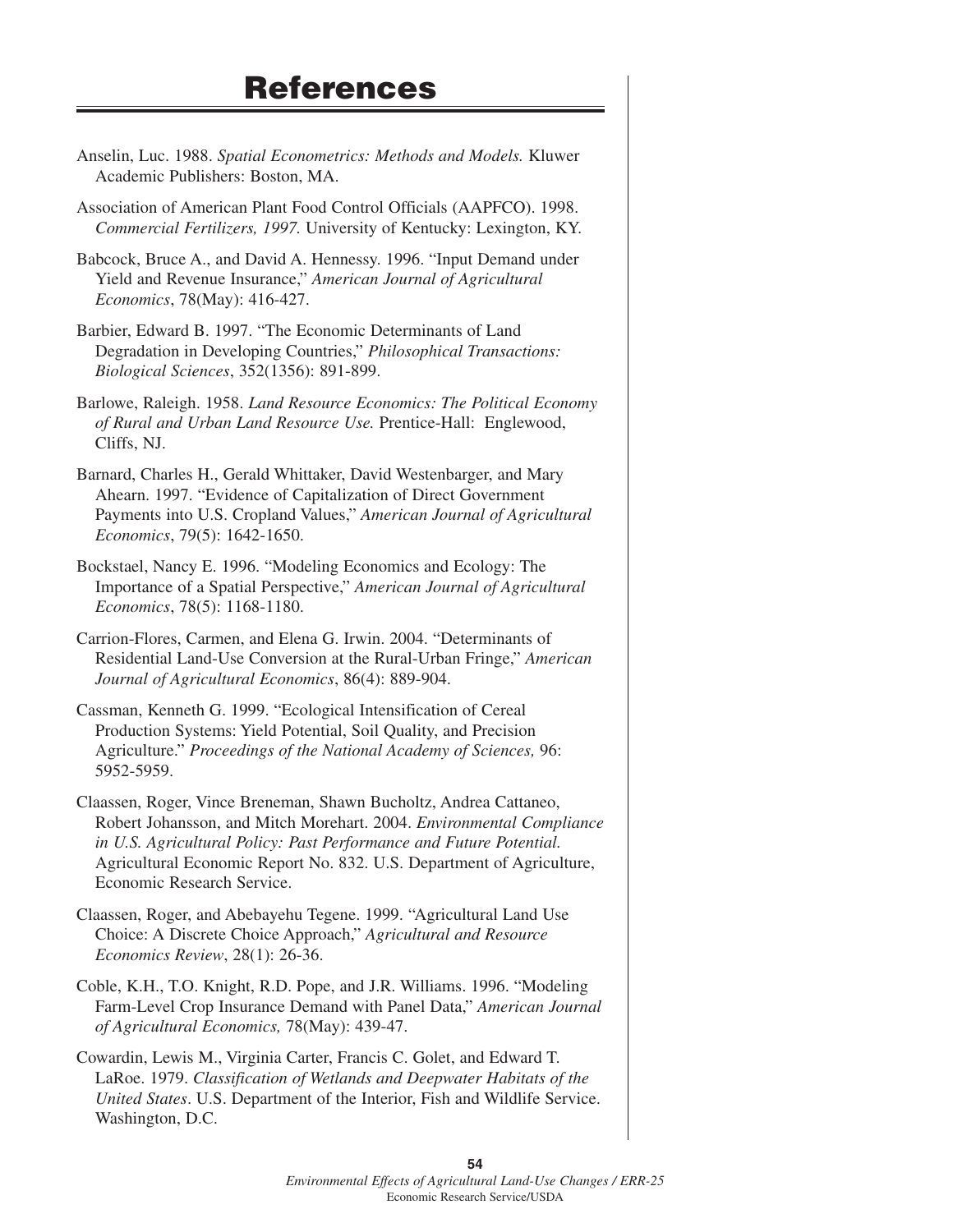| Deal, John. 2004. "The Empirical Relationship between Federally-<br>Subsidized Crop Insurance and Soil Erosion." Ph.D. Dissertation. North<br>Carolina State University: Raleigh, NC.                                                                                                                                            |
|----------------------------------------------------------------------------------------------------------------------------------------------------------------------------------------------------------------------------------------------------------------------------------------------------------------------------------|
| Dismukes, Robert, and Monte Vandeveer. 2001. "U.S. Crop Insurance:<br>Premium, Subsidies, and Participation," Agricultural Outlook (Dec.): 21-24                                                                                                                                                                                 |
| Dobson, A.P., J.P. Rodríguez, W.M. Robert, and D.S. Wilcove. 1997.<br>"Geographic Distribution of Endangered Species in the United States,"<br>Science, 275: 550-553                                                                                                                                                             |
| Dubois, Mark R., Kenneth McNabb, and Thomas J. Straka. 1999. "Cost<br>Trends for Forestry Practices in the South," Forest Farmer, 32: 3-8.                                                                                                                                                                                       |
| Ehrenfeld, David, Reed F. Noss, and Gary K. Meffe. 1997. "Endangered<br>Species 'Hot Spots': Letters," Science, 276(5312): 513-517.                                                                                                                                                                                              |
| Environmental Defense. 1999. "Letter to the U.S. House of Representatives<br>from 27 Conservation and Taxpayers Groups Opposing Crop Insurance<br>Bills That Would Spur Excess Cropping, Pesticides and Fertilizer on<br>Marginal Lands." http://www.environmentaldefense.org/docu-<br>ments/1366_crop%20insurance%20letter2.htm |
| Feather, Peter, Daniel Hellerstein, and Leroy Hansen. 1999. Economic<br>Valuation of Environmental Benefits and the Targeting of the Conservation<br>Programs: The Case of the CRP. Agricultural Economic Report No. 778.<br>U.S. Department of Agriculture, Economic Research Service.                                          |
| Gardner, Bruce L., and Randall A. Kramer. 1986. "An Experience with Crop<br>Insurance Programs in the United States," Crop Insurance for Agricultural<br>Development: Issues and Experience, P. Hazell, C. Pomerada, and A. Valdez<br>(eds.). Kluwer Academic Publishers: Boston, MA.                                            |
| Glauber, Joseph W. 2004. "Crop Insurance Reconsidered," American<br>Journal of Agricultural Economics, 86(5): 1179-1195.                                                                                                                                                                                                         |
| Glauber, Joseph W., and Keith J. Collins. 2002. "Risk Management and the<br>Role of the Federal Government,"in A Comprehensive Assessment of the<br>Role of Risk in Agriculture, Richard E. Just and Rulon E. Pope (eds.).<br>Kluwer Academic Publishers: Boston, MA.                                                            |
| Goodwin, Barry K. 1993. "An Empirical Analysis of Demand for Multiple<br>Peril Crop Insurance," American Journal of Agricultural Economics,<br>5(May): 425-34.                                                                                                                                                                   |
| Goodwin, Barry K., and Vincent H. Smith. 2003. "An Ex Post Evaluation of<br>the Conservation Reserve, Federal Crop Insurance, and Other<br>Government Programs: Program Participation and Soil Erosion," Journal<br>of Agricultural and Resource Economics, 28(2): 201-216.                                                      |
| Goodwin, Barry K., Monte L. Vandeveer, and John L. Deal. 2004. "An<br>Empirical Analysis of Acreage Effects of Participation in the Federal<br>Crop Insurance Program," American Journal of Agricultural Economics,<br>86(4): 1058-1077.                                                                                         |

Greene, William H. 1998. *LIMDEP Version 7* Econometric Software, Inc.: Plainview, NY.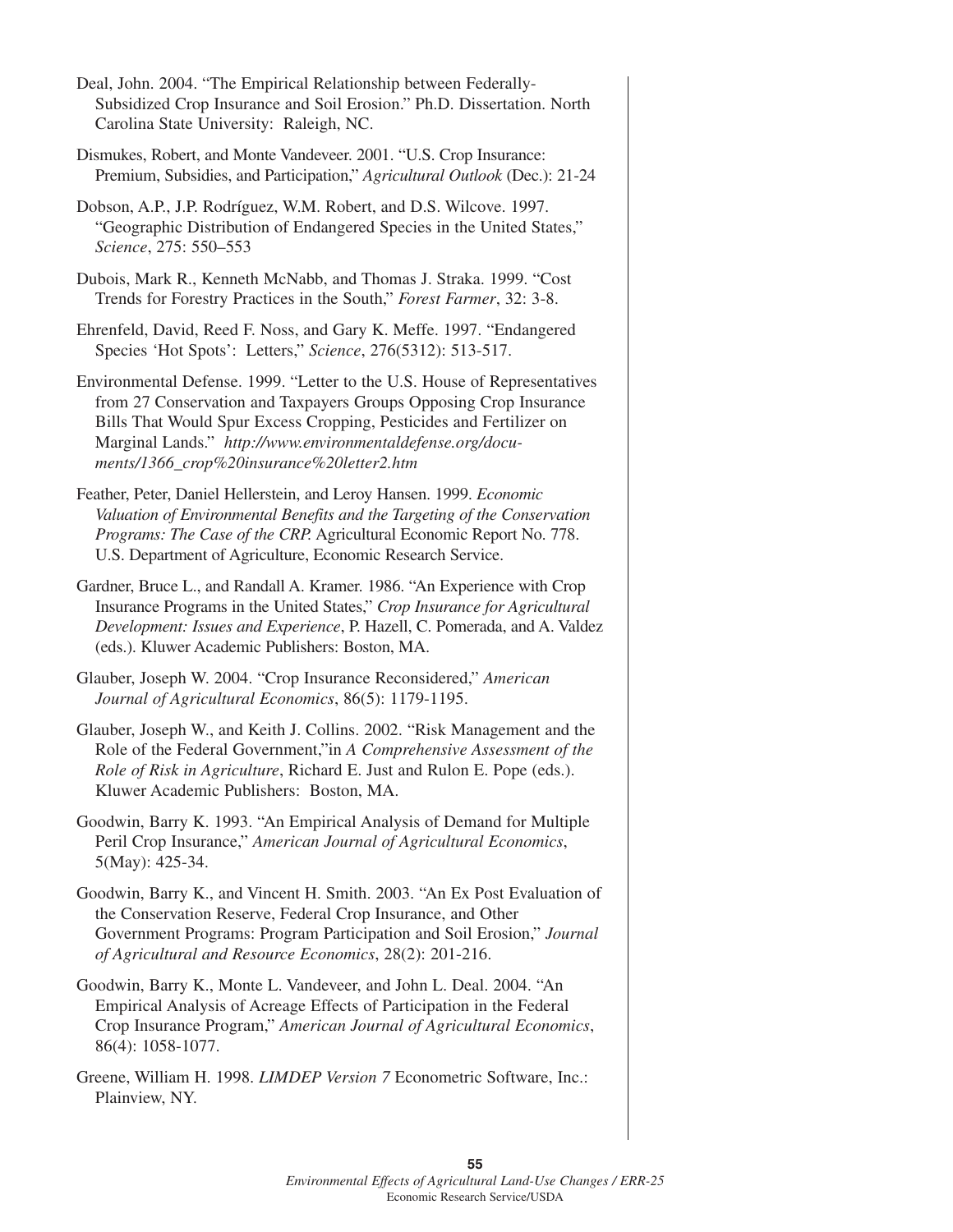- Griffin, Peter W. 1996. "Investigating the Conflict in Agricultural Policy Between the Federal Crop Insurance and Disaster Assistance Programs and the Conservation Reserve Program." Ph.D. dissertation, University of Kentucky: Lexington, KY.
- Hardie, Ian, and Peter Parks. 1997. "Land Use with Heterogeneous Land Quality: An Application of an Area Base Model," *American Journal of Agricultural Economics*, 79(2): 299-310.
- Heimlich, Ralph E. 1989. "Productivity of Highly Erodible Cropland," *The Journal of Agricultural Economics Research*, 41(3): 17-22.
- Heimlich, Ralph E., and William D. Anderson. 2001. *Development at the Urban Fringe and Beyond: Impacts on Agriculture and Rural Land.* Agricultural Economic Report No. 803, U.S. Department of Agriculture, Economic Research Service.
- Hof, J., C. Flather, T. Baltic, and S. Davies. 1999. "National Projections of Forest and Rangeland Condition Indicators: A Technical Document Supporting the 1999 USDA Forest Service RPA Assessment," General Technical Report PNW-GTR-442. U.S. Department of Agriculture, U.S. Forest Service. Pacific Northwest Research Station: Portland, OR.
- Horowitz, John K., and Erik Lichtenberg. 1993. "Insurance, Moral Hazard, and Chemical Use in Agriculture," *American Journal of Agricultural Economics*, 75: 425-434.
- Irwin, Elena G., Kathleen Bell, and Jacqueline Geoghegan. 2003. "Modeling and Managing Urban Growth at the Rural-Urban Fringe: A Parcel-Level Model of Residential Land Use Change," *Agricultural and Resource Economics Review*, 32(1): 83-102.
- Irwin, Elena G., and Nancy E. Bockstael. 2002. "Interacting Agents, Spatial Externalities, and the Endogenous Evolution of Residential Land Use Pattern," *Journal of Economic Geography*, 2(1).
- Just, R.E., L. Calvin, and J. Quiggen. 1999. "Adverse Selection in Crop Insurance: Actuarial and Asymmetric Information Incentives," *American Journal of Agricultural Economics* 81(Nov.): 834-49.
- Kantrud, H.A. 1993. "Duck Nest Success on Conservation Reserve Program Land in the Prairie Pothole Region," *Journal of Soil and Water Conservation*, 48(3): 238-242.
- Keeton, Kara, Jerry Skees, and James Long. 1999. "The Potential Influence of Risk Management Programs on Cropping Decisions." Selected paper presented at the annual meeting of the American Agricultural Economics Association, Nashville, TN.
- Kellogg, R.L., C.H. Lander, D.C. Moffitt, and N. Gollehon. 2000. *Manure Nutrients Relative to the Capacity of Cropland and Pastureland to Assimilate Nutrients: Spatial and Temporal Trends for the United States.* U.S. Department of Agriculture, Economic Research Service and Natural Resource Conservation Service.
- Lichtenberg, Erik. 1989. "Land Quality, Irrigation Development, and Cropping Patterns in the Northern High Plains," *American Journal of Agricultural Economics*, 71 (Feb.): 187-194.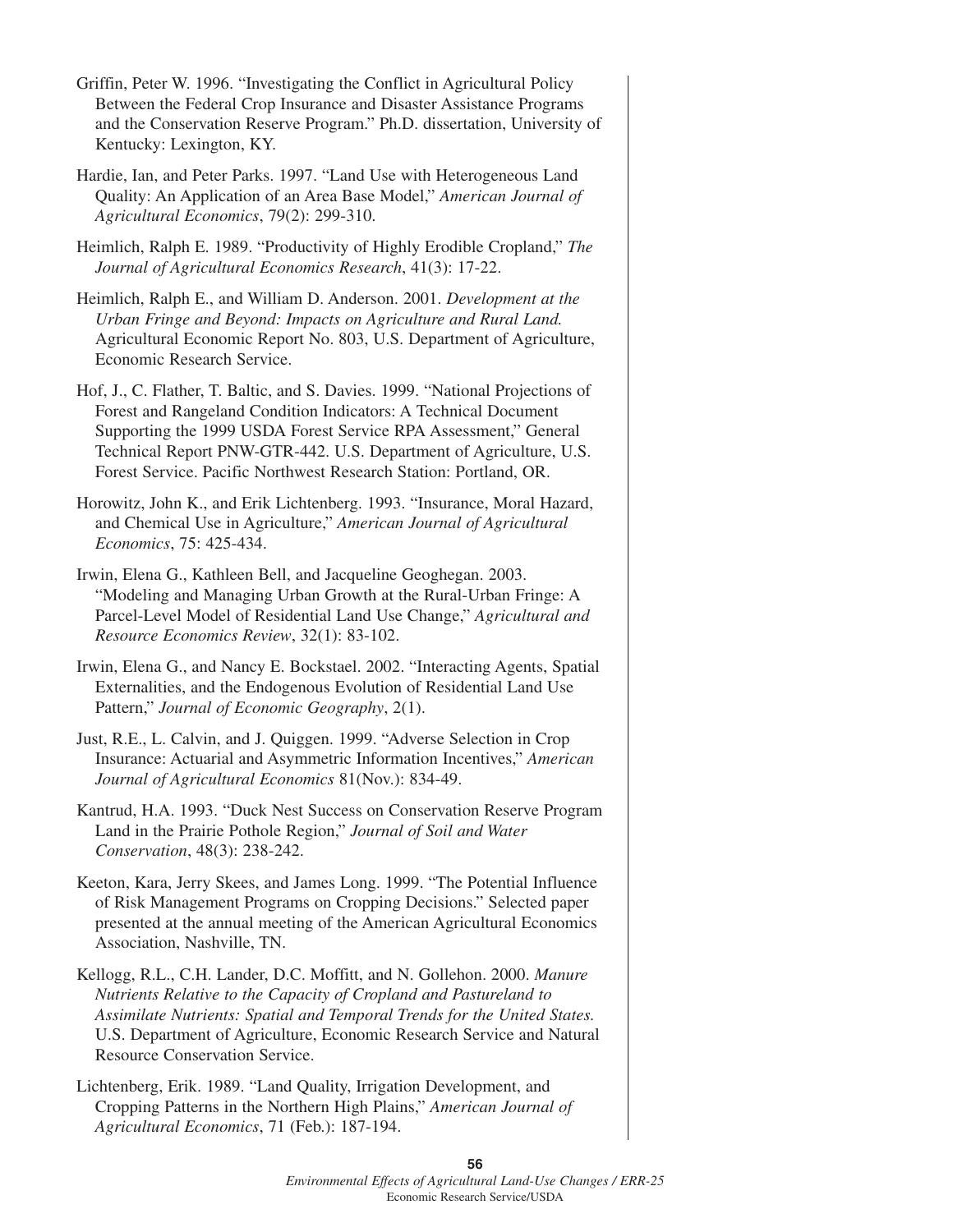| Long, J. Scott, and Jeremy Freese. 2001. Regression Models for Categorical<br>Dependent Variables Using Stata. Stata Corporation: College Station, TX.                                                                                                                                  |
|-----------------------------------------------------------------------------------------------------------------------------------------------------------------------------------------------------------------------------------------------------------------------------------------|
| Lubowski, Ruben N., Marlow Vesterby, Shawn Bucholtz, Alba Baez, and<br>Michael J. Roberts. 2006. Major Uses of Land in the United States, 2002.<br>Economic Information Bulletin No. 14, May. U.S. Department of<br>Agriculture, Economic Research Service.                             |
| Lubowski, Ruben N., Andrew J. Plantinga, and Robert N. Stavins. 2003.<br>"Determinants of Land-Use Change in the United States, 1982-97:<br>Results from a National Level Econometric and Simulation Analysis."<br>Resources for the Future Discussion Paper No. 03-47. Washington, DC. |
| McFadden, Daniel. 1974. "Conditional Logit Analysis of Qualitative Choice<br>Behavior," Frontiers in Econometrics. Paul Zarembka (ed.). Academic<br>Press. New York, NY.                                                                                                                |
| McMillen, Daniel P. 1992. "Probit with Spatial Autocorrelation," Journal of<br>Regional Science, 32(3): 335-348.                                                                                                                                                                        |
| Miranowski, John, and Brian D. Hammes. 1984. "Implicit Prices of Soil<br>Characteristics for Farmland in Iowa," American Journal of Agricultural<br>Economics, 66(5): 745-749.                                                                                                          |
| Mitchell, G., R.H. Griggs, V. Benson, and J. Williams. 1998. Environmental<br>Policy Integrated Climate Model. http://www.brc.tamus.edu/epic.                                                                                                                                           |
| Moulton, Robert J., and Kenneth R. Richards 1990. Costs of Sequestering<br>Carbon through Tree Planting and Forest Management in the United<br>States. GTR WO-58. U.S. Department of Agriculture, Forest Service.                                                                       |
| Niemuth, Neal. 2004. Problems Associated with Using Opportunistic Data<br>in Assessing Conservation Value of Landscapes for Birds. USFWS<br>Habitat and Population Evaluation Team: Bismarck, ND.                                                                                       |
| Nusser, S.M., and J.J. Goebel. 1997. "The National Resources Inventory: A<br>Long-Term Multi-Resource Monitoring Programme," Environmental and<br>Ecological Statistics, 4(3): 181-204.                                                                                                 |
| O'Connnor, Raymond J., Malcolm T. Jones, Randall B. Boone, and T. Bruce<br>Lauber. 1999. "Linking Continental Climate, Land Use, and Land<br>Patterns with Grassland Bird Distribution Across the Conterminous<br>United States," Studies in Avian Biology, 19(1): 45-59.               |
| Pimentel, David, and Nadia Kounang. 1988. "Ecology of Soil Erosion in<br>Ecosystems," Ecosystems, 1: 416-426.                                                                                                                                                                           |
| Plantinga, Andrew J. 1996. "The Effects of Agricultural Policies on Land<br>Use and Environmental Quality," American Journal of Agricultural<br>Economics, 78(4): 1082-1091.                                                                                                            |
| Pierce, F.J., W.E. Larson, R.H. Dowdy, and W.A.P. Graham. 1983.<br>"Productivity of Soils: Assessing Long-Term Changes Due to Erosion,"<br>Journal of Soil and Water Conservation, 38(Jan.-Feb.): 39-44.                                                                                |

Quiggin, J., G. Karagiannis, and L. Stanton. 1993. "Crop Insurance and Crop Production: An Empirical Study of Moral Hazard and Adverse Selection," *Australian Journal of Agricultural Economics*, 37(2): 95-113.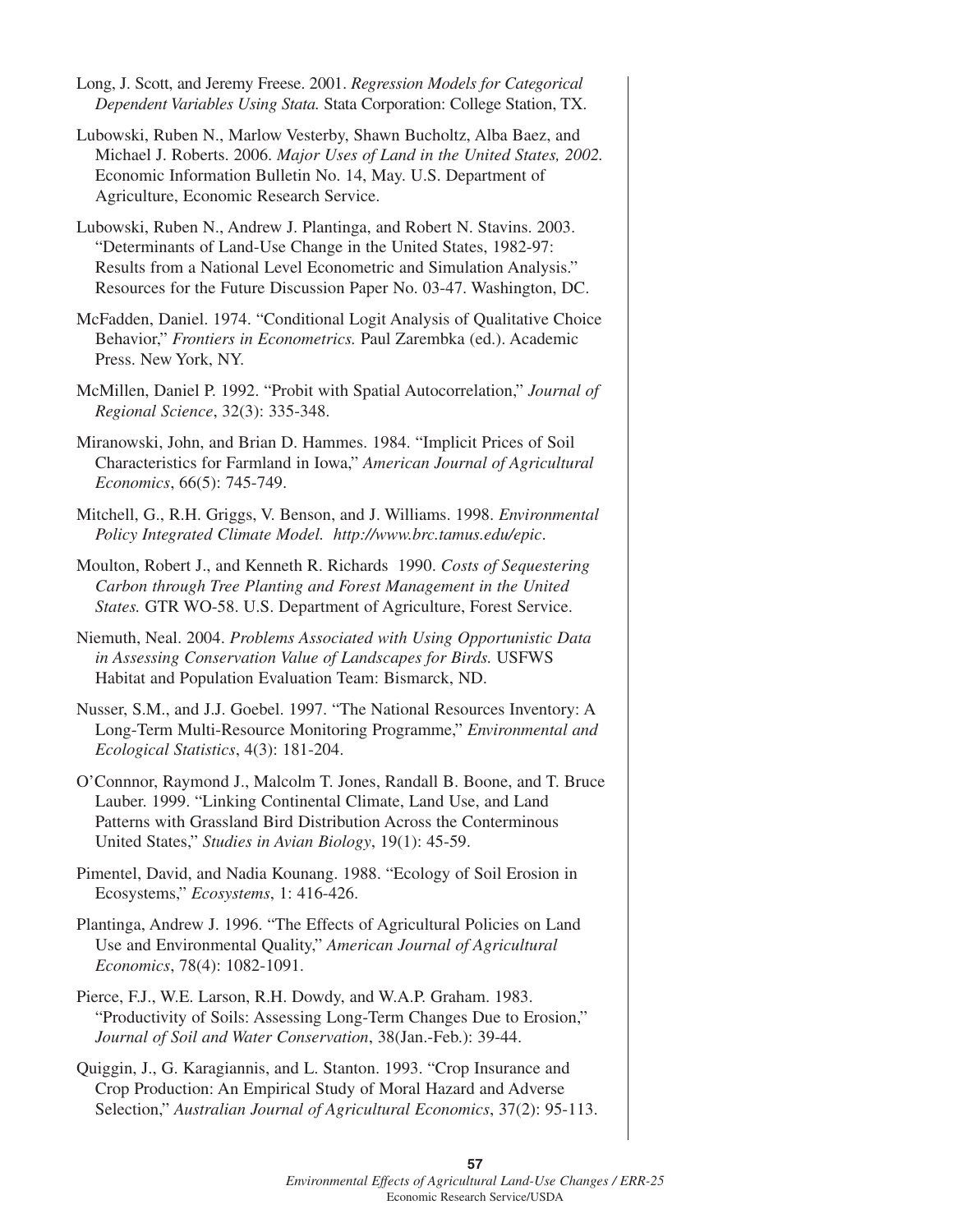- Roberts, Michael, and Shawn Bucholtz. 2005. "Slippage in the Conservation Reserve Program or Spurious Correlation? A Comment," *American Journal of Agricultural Economics*, 87(1): 244-250.
- Schatzki, Todd. 2003. "Options, Uncertainty, and Sunk Costs: An Empirical Analysis of Land Use Change," *Journal of Environmental Economics and Management*, 46: 86-105.
- Serra, Teresa, Barry K. Goodwin, and Allen M. Featherstone. 2003. "Modeling Changes in the U.S. Demand for Crop Insurance During the 1990s," *Agricultural Finance Review*, 63(Fall): 109-125.
- Skidmore, E.L., and N.P. Woodruff. 1968. *Wind Erosion Forces in the United States and Their Use in Predicting Soil Loss.* Agriculture Handbook No. 346. U.S. Department of Agriculture, Agricultural Research Service.
- Smith, R.A., G.E. Schwarz, and R.B. Alexander. 1997. "Regional Interpretation of Water-Quality Monitoring Data," *Water Resources Research*, 33: 2781-2798.
- Smith, Vicent H., and Barry K. Goodwin. 1996. "Crop Insurance, Moral Hazard, and Agricultural Chemical Use," *American Journal of Agricultural Economics*, 78: 428-438.
- Soil Survey Staff. 2000. *Soil Ratings for Plant Growth—A System for Arraying Soils According to their Inherent Productivity and Suitability for Crops.* C.S. Holzhey and H.R. Sinclair, eds. U.S. Department of Agriculture, Natural Resources Conservation Service, National Soil Survey Center. Lincoln, NE.
- State of Illinois, Department of Agriculture. 2001. "Farmland Protection." *http://www.agr.state.il.us/Environment/LandWater/farmlandprot.html* (revised March 2005)
- Stavins, Robert N., and Adam B. Jaffe. 1990. "Unintended Impacts of Public Investments on Private Decisions: The Depletion of Forested Wetlands," *American Economic Review*, 80(3): 337-352.
- Stein, B., L. Kutner, and J. Adams. 2000. *Precious Heritage: The Status of Biodiversity in the United States.* Oxford University Press: New York, NY.
- Sullivan, Patrick, Daniel Hellerstein, Leroy Hansen, Robert Johansson, Steven Koenig, Ruben Lubowski, William McBride, David McGranahan, Michael Roberts, Stephen Vogel, and Shawn Bucholtz. 2004. *The Conservation Reserve Program: Economic Implications for Rural America.* Agricultural Economic Report No. 834. U.S. Department of Agriculture, Economic Research Service.
- U.S. Congress, Office of Technology Assessment (OTA). 1995. *Targeting Environmental Priorities in Agriculture: Reforming Program Strategies.* OTA-ENV-640.
- U.S. Department of Agriculture (USDA). 1973. "Land Capability Classification." *Soil Conservation Service Handbook*, No. 210.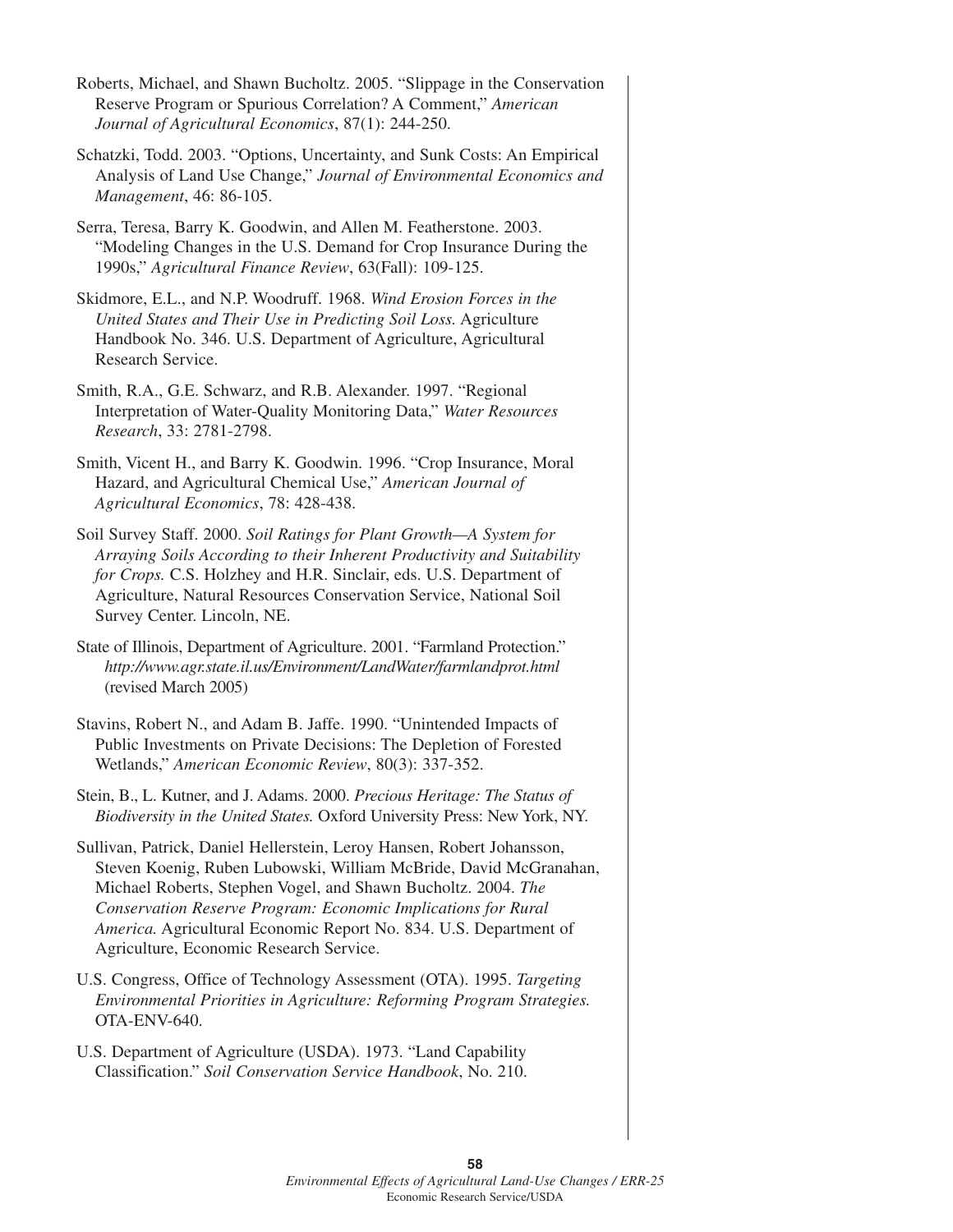| U.S. Department of Agriculture, Economic Research Service (ERS). 2000.<br>Farm Resource Regions. Agricultural Information Bulletin No. 760.<br>http://www.ers.usda.gov/publications/aib760/                                                                       |  |
|-------------------------------------------------------------------------------------------------------------------------------------------------------------------------------------------------------------------------------------------------------------------|--|
| U.S. Department of Agriculture, Farm Service Agency (FSA). 2004a.<br>"Conservation Reserve Program Fiscal Year Summary, 2003."                                                                                                                                    |  |
| U.S. Department of Agriculture, Farm Service Agency (FSA), 2004b.<br>"Conservation Reserve Program Monthly Summary: October 2004."                                                                                                                                |  |
| U.S. Department of Agriculture, Farm Service Agency (FSA). 2004c.<br>"Conservation Reserve Program Northern Bobwhite Quail Habitat<br>Initiative." FSA Online Fact Sheet. http://www.fsa.usda.gov/pas/publica-<br>tions/facts/html/quail04.htm (revised 8/11/04). |  |
| U.S. Department of Agriculture, National Agricultural Statistics Service<br>(NASS). 1997. Census of Agriculture - 1997, www.nass.usda.gov/census/.                                                                                                                |  |
| U.S. Department of Agriculture, Natural Resources Conservation Service<br>(NRCS). 2000. Summary Report: 1997 National Resources Inventory<br>(revised December 2000), including associated data files.                                                            |  |
| U.S. Department of Agriculture, World Agricultural Outlook Board<br>(WAOB). 2001. USDA Agricultural Baseline Projections to 2010, Staff<br>Report WAOB-2001-1, Office of the Chief Economist.                                                                     |  |
| Vandeveer, Monte L., and Edna T. Loehman. 1994. "Farm Response to<br>Modified Crop Insurance: A Case Study of Corn in Indiana," American<br>Journal of Agricultural Economics, 76(Feb.): 128-140.                                                                 |  |
| Venables, W.N., and B.D. Ripley. 1994. Modern Applied Statistics with S-<br>Plus. Springer; New York, NY.                                                                                                                                                         |  |
| Wischmeier, W.H., and D.D. Smith. 1978. Predicting Rainfall Erosion Losses:<br>A Guide to Conservation Planning. Agricultural Handbook No. 537. U.S.<br>Department of Agriculture, Science and Education Administration.                                          |  |
| World Wildlife Fund (WWF). 2005a. "Northern Great Plains: Threats."<br>http://www.worldwildlife.org/wildplaces/ngp/threats.cfm                                                                                                                                    |  |
| World Wildlife Fund (WWF). 2005b. "Southeast Rivers and Streams:<br>Threats to Biodiversity."<br>http://www.worldwildlife.org/wildplaces/sers/threats.cfm                                                                                                         |  |
| Wu, JunJie, 1999. "Crop Insurance, Acreage Decisions, and Nonpoint-<br>Source Pollution," American Journal of Agricultural Economics,<br>81(May): 305-320.                                                                                                        |  |
| Wu, JunJie. 2000. "Slippage Effects of the Conservation Reserve Program,"<br>American Journal of Agricultural Economics, 82(4): 979-992.                                                                                                                          |  |
| Wu, JunJie, and B. Wade Brorsen. 1995. "The Impact of Government<br>Programs and Land Characteristics on Cropping Patterns," Canadian<br>Journal of Agricultural Economics, 43(1): 87-104.                                                                        |  |
| Wu, Junjie, Richard M. Adams, and Andrew J. Plantinga. 2004. "Amenities<br>in an Urban Equilibrium Model: Residential Development in Portland,<br>Oregon," Land Economics, 80(1): 19-32.                                                                          |  |